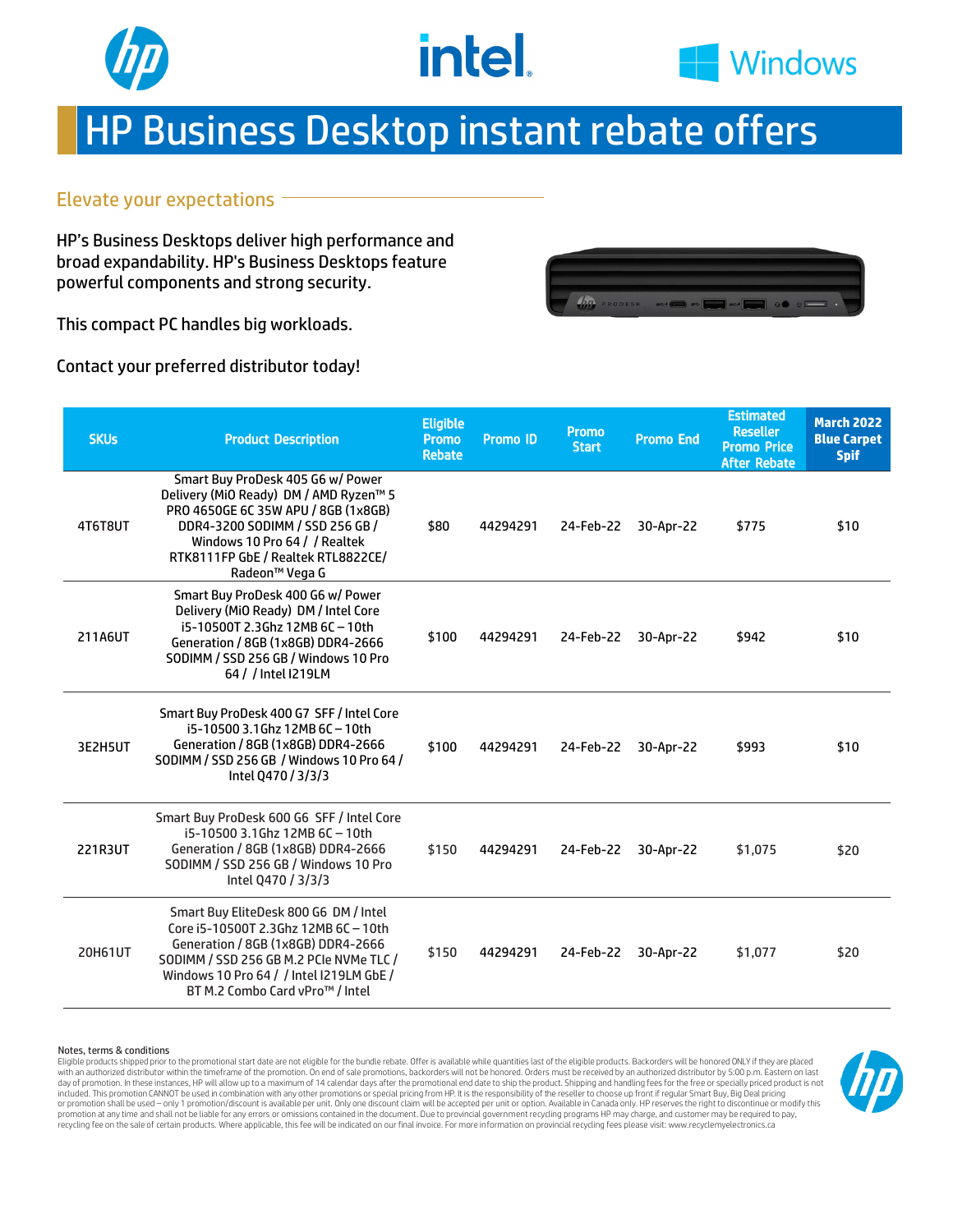



## HP Business Notebooks instant rebate offers

#### Your business partner

The HP Business Notebooks are premier products optimized for Windows® 10 Pro, which perfectly supports some functions for business, like good graphics choices, powerful processing, and smooth audio quality. All these features make these corporate notebooks sure to impress!

#### Contact your preferred distributor today!



| <b>SKUs</b> | <b>Product Description</b>                                                                                                                                                      | <b>Eligible</b><br><b>Promo</b><br><b>Rebate</b> | Promo ID | <b>Promo Start</b> | <b>Promo End</b> | <b>Estimated</b><br><b>Reseller</b><br><b>Promo Price</b><br><b>After Rebate</b> | <b>Reseller</b><br><b>Promo</b><br><b>Price with</b><br>5+ Units<br>for 2% | <b>March 2022</b><br><b>Blue Carpet</b><br><b>Spif</b> |
|-------------|---------------------------------------------------------------------------------------------------------------------------------------------------------------------------------|--------------------------------------------------|----------|--------------------|------------------|----------------------------------------------------------------------------------|----------------------------------------------------------------------------|--------------------------------------------------------|
| 28K93UT     | HP Smart Buy Probook 450 G8, Intel® Core™<br>i5-1135G7 (2.40 GHz, 8MB, 4 cores), 8GB<br>3200 1D, SSD 256 GB, 5.6", Win 10                                                       | \$200                                            | 44188662 | 4-Jan-22           | 31-Mar-22        | \$1,072                                                                          | \$1,047                                                                    | \$10                                                   |
| 28K98UT     | HP Smart Buy Probook 450 G8, Intel® Core™<br>i5-1135G7 (2.40 GHz, 8MB, 4 cores), 16GB<br>3200 2D, SSD 256 GB, 15.6" Iris® X, Win 10                                             | \$200                                            | 44188662 | 4-Jan-22           | 31-Mar-22        | \$1,166                                                                          | \$1,138                                                                    | \$10                                                   |
| 28K85UT     | HP Smart Buy Probook 440 G8, Intel®<br>Core™ i5-1135G7 (2.40 GHz, 8MB, 4 cores),<br>8GB 3200 1D, SSD 256 GB, 14", Intel® UHD<br>Graphics WIn 10                                 | \$200                                            | 44188662 | 4-Jan-22           | 31-Mar-22        | \$1,063                                                                          | \$1,037                                                                    | \$10                                                   |
| 28K87UT     | HP Smart Buy Probook 440 G8, Intel®<br>Core™ i5-1135G7 (2.40 GHz, 8MB, 4<br>cores), 8GB 3200 1D, SSD 256 GB, 14"<br>Touch, Intel® UHD Graphics, Win10                           | \$200                                            | 44188662 | 4-Jan-22           | 31-Mar-22        | \$1,138                                                                          | \$1,111                                                                    | \$10                                                   |
| 38X52UT     | HP Smart Buy Probook 455 G8, Ryzen 5<br>5600U (2.3 GHz, 16MB L3, 6 Core), 16GB<br>3200 2D, SSD 256 GB, TLC, PCIe, 15.6" LED,<br>Win10                                           | \$200                                            | 44188662 | 4-Jan-22           | 31-Mar-22        | \$997                                                                            | \$973                                                                      | \$10                                                   |
| 38X53UT     | HP Smart Buy Probook 455 G8, Ryzen 5<br>5600U (2.3 GHz, 16MB L3, 6 Core), 8GB<br>3200 1D, SSD 256 GB, TLC, PCIe, 15.6",<br>Win10                                                | \$200                                            | 44188662 | 4-Jan-22           | 31-Mar-22        | \$894                                                                            | \$872                                                                      | \$10                                                   |
| 38Y38UT     | HP Smart Buy Probook 445 G8, Ryzen 5<br>5600U (2.3 GHz, 16MB L3, 6 Core), 16GB<br>3200 2D, SSD 256 GB, 14", Win10                                                               | \$200                                            | 44188662 | 4-Jan-22           | 31-Mar-22        | \$988                                                                            | \$964                                                                      | \$10                                                   |
| 38Y39UT     | HP Smart Buy Probook 445 G8, Ryzen 7<br>5800U (1.9 GHz, 16MB L3, 8 Core), 8GB<br>3200 1D, SSD 256 GB, 14", Win10                                                                | \$200                                            | 44188662 | 4-Jan-22           | 31-Mar-22        | \$1,091                                                                          | \$1,065                                                                    | \$10                                                   |
| 38Y40UT     | HP Smart Buy Probook 445 G8, Ryzen 5<br>5600U (2.3 GHz, 16MB L3, 6 Core), 8GB<br>3200 1D, SSD 256 GB, 14", Win10                                                                | \$200                                            | 44188662 | 4-Jan-22           | 31-Mar-22        | \$885                                                                            | \$863                                                                      | \$10                                                   |
| 4J214UT     | HP Smart Buy Probook 450 G8, Intel® Core™<br>i5-1135G7 (2.40 GHz, 8MB, 4 cores), 8GB 3200<br>1D, SSD 256 GB, 15.6", Intel® UHD Graphics<br>(1D), Wolf Pro Security - 1yr Win 10 | \$200                                            | 44188662 | 4-Jan-22           | 31-Mar-22        | \$1,119                                                                          | \$1,092                                                                    | \$10                                                   |
| 4J215UT     | HP Smart Buy Probook 450 G8, Intel® Core™<br>i5-1135G7 (2.40 GHz, 8MB, 4 cores), 16GB<br>3200 2D, SSD 256 GB, 15.6" UMA: Iris® X, Wolf<br>Pro Security - 1yr, Win 10            | \$200                                            | 44188662 | 4-Jan-22           | 31-Mar-22        | \$1,259                                                                          | \$1,230                                                                    | \$10                                                   |

#### Notes, terms & conditions

Eligible products shipped prior to the promotional start date are not eligible for the bundle rebate. Offer is available while quantities last of the eligible products. Backorders will be honored ONLY if they are placed with an authorized distributor within the timeframe of the promotion. On end of sale promotions, backorders will not be honored. Orders must be received by an authorized distributor by 5:00 p.m. Eastern on last<br>day of prom included. This promotion CANNOT be used in combination with any other promotions or special pricing from HP. It is the responsibility of the reseller to choose up front if regular Smart Buy, Big Deal pricing or promotion shall be used – only 1 promotion/discount is available per unit. Only one discount claim will be accepted per unit or option. Available in Canada only. HP reserves the right to discontinue or modify this promotion at any time and shall not be liable for any errors or omissions contained in the document. Due to provincial government recycling programs HP may charge, and customer may be required to pay, recycling fee on the sale of certain products. Where applicable, this fee will be indicated on our final invoice. For more information on provincial recycling fees please visit: www.recyclemyelectronics.ca

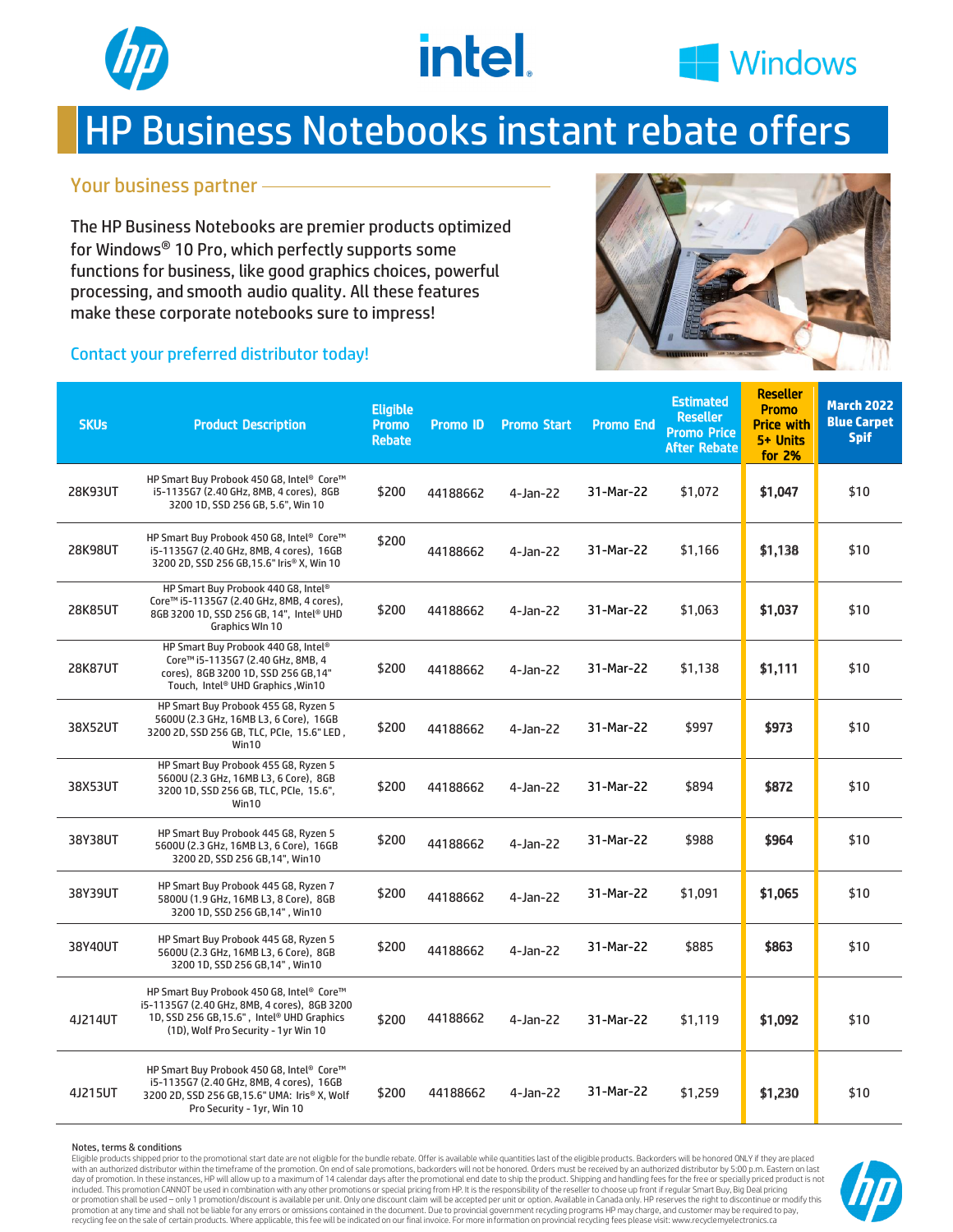





| <b>SKUs</b> | <b>Product Description</b>                                                                                                                                                         | <b>Eligible</b><br><b>Promo</b><br><b>Rebate</b> | <b>Promo ID</b> | <b>Promo Start</b> | <b>Promo End</b> | <b>Estimated</b><br><b>Reseller Promo</b><br><b>Price After</b><br><b>Rebate</b> | <b>March 2022</b><br><b>Blue Carpet</b><br><b>Spif</b> |
|-------------|------------------------------------------------------------------------------------------------------------------------------------------------------------------------------------|--------------------------------------------------|-----------------|--------------------|------------------|----------------------------------------------------------------------------------|--------------------------------------------------------|
| 359Z2UT     | HP Smartbuy EliteBook 840 G8, Intel® Core™<br>i5-1135G7 (2.40 GHz, 8MB, 4 cores), 8GB<br>3200 1D, SSD 256 GB, 14" FHD AG 250 nit<br>(1920x1080) Intel® UHD Graphics (1D),<br>Win10 | \$100                                            | 44227684        | 17-Jan-22          | 30-Apr-22        | \$1,562                                                                          | \$20                                                   |
| 359Z1UT     | HP Smartbuy EliteBook 840 G8, Intel® Core™<br>i5-1145G7 (xx GHz, xMB, x cores), 8GB 3200<br>1D, SSD 256 GB, 14" FHD AG 250 nit<br>(1920x1080) UMA: Iris® X Win10                   | \$100                                            | 44227684        | 17-Jan-22          | 30-Apr-22        | \$1,750                                                                          | \$20                                                   |
| 360W1UT     | HP Smartbuy EliteBook 840 G8, Intel®<br>Core™ i5-1145G7 (xx GHz, xMB, x cores),<br>16GB 3200 2D, SSD 256<br>GB, 14" (1920x1080) Sure View Reflect,<br>UMA: Iris® X Win10           | \$100                                            | 44227684        | $17 - Jan-22$      | 30-Apr-22        | \$2,031                                                                          | \$20                                                   |
| 432R6UT     | HP Smartbuy EliteBook 840 Aero G8, Intel®<br>Core™ i5-1135G7 (2.40 GHz, 8MB, 4 cores),<br>16GB 3200 2D, SSD 512 GB, SED," FHD<br>(1920x1080) Iris® X, Win10                        | \$150                                            | 44227684        | 17-Jan-22          | 30-Apr-22        | \$2,095                                                                          | \$20                                                   |
| 33Y74UT     | HP Smartbuy EliteBook 850 G8, Intel®<br>Core™ i5-1135G7 (2.40 GHz, 8MB, 4<br>cores), 8GB 3200 1D, SSD 256<br>GB, 15.6" (1920x1080), Win10                                          | \$100                                            | 44227684        | 17-Jan-22          | 30-Apr-22        | \$1.554                                                                          | \$20                                                   |
| 432R5UT     | HP Smartbuy EliteBook 840 Aero G8, Intel®<br>Core™ i5-1135G7 (2.40 GHz, 8MB, 4 cores),<br>16GB 3200 2D, SSD 256 GB, 14" FHD<br>(1920x1080) Iris® X, Win10                          | \$150                                            | 44227684        | 17-Jan-22          | 30-Apr-22        | \$1,908                                                                          | \$20                                                   |
| 360W5UT     | HP Smartbuy EliteBook 840 G8, Core™<br>i7-1185G7 (xx Cache, up to xx GHz), 16GB<br>3200 2D, SSD 512 GB 14" (1920x1080) Sure<br>View Reflect, Iris® X WIn10                         | \$200                                            | 44227684        | 17-Jan-22          | 30-Apr-22        | \$2,400                                                                          | \$20                                                   |
| 345C7UT     | HP Smartbuy EliteBook 850 G8, Intel®<br>Core™ i5-1145G7 (xx GHz, xMB, x cores),<br>16GB 3200 2D, SSD 256 GB 15.6"<br>(1920x1080) Iris® X Win10                                     | \$100                                            | 44227684        | 17-Jan-22          | 30-Apr-22        | \$1,869                                                                          | \$20                                                   |
| 340V5UT     | HP Smartbuy EliteBook 850 G8, Intel®<br>Core™ i5-1145G7 (xx GHz, xMB, x cores),<br>16GB 3200 2D, SSD 512 GB, 15.6"<br>(1920x1080) Iris® X Win10                                    | \$100                                            | 44227684        | 17-Jan-22          | 30-Apr-22        | \$2,031                                                                          | \$20                                                   |
| 35D07UT     | HP Smartbuy EliteBook 840 G8, Intel®<br>Core™ i5-1145G7 (xx GHz, xMB, x cores),<br>16GB 3200 2D, SSD 512 GB<br>14"(1920x1080) Iris® X Win10                                        | \$100                                            | 44227684        | 17-Jan-22          | 30-Apr-22        | \$1,937                                                                          | N/A                                                    |
| 359Z4UT     | HP Smartbuy EliteBook 840 G8, Intel®<br>Core™ i7-1165G7 (2.80 GHz, 12MB, 4<br>cores), 16GB 3200 2D, SSD 512 GB,<br>14" (1920x1080) Iris® X, Win10                                  | \$200                                            | 44227684        | 17-Jan-22          | 30-Apr-22        | \$1,931                                                                          | \$20                                                   |
| 432R8UT     | HP Smartbuy EliteBook 840 Aero G8, Intel®<br>Core™ i7-1165G7 (2.80 GHz, 12MB, 4 cores),<br>16GB 3200 2D, SSD 512 GB, 14" (1920x1080)<br>Iris® X, Win10                             | \$200                                            | 44227684        | 17-Jan-22          | 30-Apr-22        | \$2,233                                                                          | \$20                                                   |

Notes, terms & conditions

Eligible products shipped prior to the promotional start date are not eligible for the bundle rebate. Offer is available while quantities last ofthe eligible products. Backorders will be honored ONLY if they are placed with an authorized distributor within the timeframe of the promotion. On end of sale promotions, backorders will not be honored. Orders must be received by an authorized distributor by 5:00 p.m.<br>priced product is no



or promotion shall be used – only 1 promotion/discount is available per unit. Only one discount claim will be accepted per unit or option. Available in Canada only. HP reserves the right to discontinue or<br>modify this promo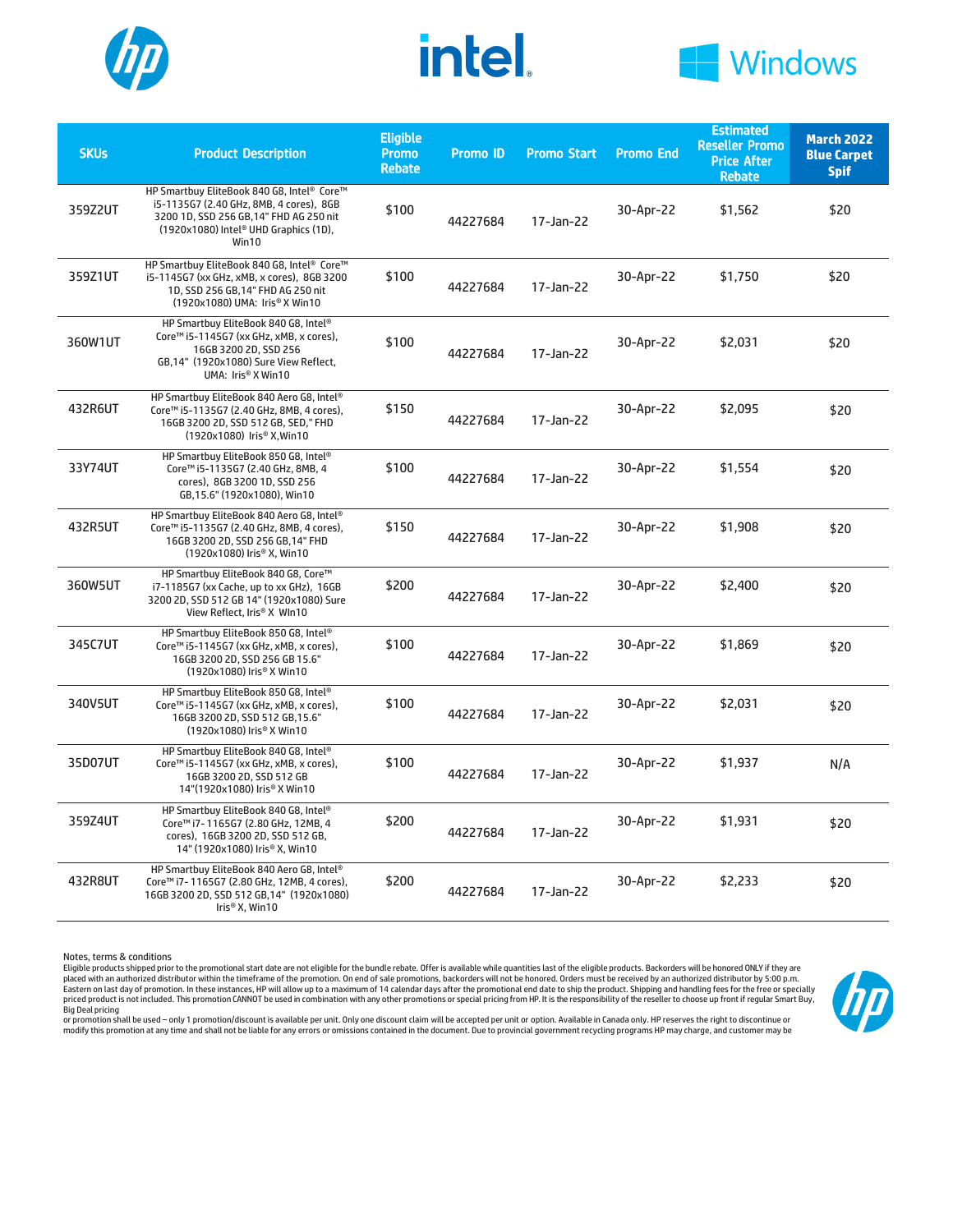



# HP Z Mobile Workstations instant rebate offers

### The portable powerhouse

HP's ZBook Mobile Workstations are designed for the demands of users who work with professional and technical applications, large and complex datasets, or intricate 3D models. HP ZBooks help you spend less time waiting and more time creating with industry-leading processing, graphics, and innovative technologies.



#### Contact your preferred distributor today!

| <b>SKUs</b> | <b>Product Description</b>                                                                                                                                                                                                                                           | <b>Eligible</b><br>Promo<br><b>Rebate</b> | <b>Promo ID</b> | <b>Promo</b><br><b>Start</b> | <b>Promo End</b> | <b>Estimated</b><br><b>Reseller</b><br><b>Promo Price</b><br><b>After Rebate</b> | <b>March 2022</b><br><b>Blue Carpet</b><br><b>Spif</b> |
|-------------|----------------------------------------------------------------------------------------------------------------------------------------------------------------------------------------------------------------------------------------------------------------------|-------------------------------------------|-----------------|------------------------------|------------------|----------------------------------------------------------------------------------|--------------------------------------------------------|
| 3V365UT     | HP Smart Buy ZBook Firefly 14 G8 ZBook Firefly<br>14 G8 / Intel HP IDS UMA i5-1135G7 14 G8 Base<br>NB PC / 16GB (2x8GB) DDR4 3200 / 256GB PCIe<br>NVMe Value Solid State Drive / Windows 10 Pro<br>64 / 14 inch FHD                                                  | \$100                                     | 44229669        | 17-Jan-22                    | 31-Mar-22        | \$1,640                                                                          | \$30                                                   |
| 4P804UT     | HP Smart Buy ZBook Firefly 14 G8 ZBook Firefly<br>14 G8 / Intel HP IDS UMA i5-1135 G7 14 G8 Base<br>NB PC / 16GB (2x8GB) DDR4 3200 / 256GB PCIe<br>NVMe Value Solid State Drive / Windows 10 Pro<br>64 / 14 inch FHD                                                 | \$200                                     | 44229669        | 17-Jan-22                    | 31-Mar-22        | \$1,671                                                                          | \$30                                                   |
| 3V328UT     | HP Smart Buy ZBook Firefly 14 G8 ZBook Firefly<br>14 G8 / Intel HP IDS UMA i5-1145G7 0S<br>Recovery 14 G8 Base NB PC / 16GB<br>(2x8GB) DDR4 3200 / 256GB PCIe NVMe Self<br>Encrypted OPAL2 Three Layer Cell Solid State<br>Drive / Windows 10 Pro 64 / 14 inch FHD   | \$100                                     | 44229669        | 17-Jan-22                    | 31-Mar-22        | \$1,837                                                                          | \$30                                                   |
| 38K61UT     | HP Smart Buy ZBook Firefly 15 G8 ZBook<br>Firefly 15 G8 / Intel HP IDS DSC i5-1145G7 0S<br>Recovery 15 G8 Base NB PC / 16GB<br>(1x16GB) DDR4 3200 / 256GB PCIe NVMe<br>Three Layer Cell Solid State Drive / Windows<br>10 Pro 64 / 15.6 inch FHD                     | \$100                                     | 44229669        | 17-Jan-22                    | 31-Mar-22        | \$2,080                                                                          | \$30                                                   |
| 38B50UT     | HP Smart Buy ZBook Firefly 15 G8 ZBook Firefly<br>15 G8 / Intel HP IDS UMA i7-1165G7 15 G8 Base<br>NB PC / 16GB (2x8GB) DDR4 3200 / 512GB PCIe<br>NVMe Value Solid State Drive / Windows 10 Pro<br>64 / 15.6 inch FHD                                                | \$200                                     | 44229669        | 17-Jan-22                    | 31-Mar-22        | \$1,989                                                                          | \$30                                                   |
| 38B51UT     | HP Smart Buy ZBook Firefly 15 G8 ZBook Firefly<br>15 G8 / Intel HP IDS UMA 17-1185G7 OS<br>Recovery 15 G8 Base NB PC / 16GB<br>(2x8GB) DDR4 3200 / 512GB PCIe NVMe Self<br>Encrypted OPAL2 Three Layer Cell Solid State<br>Drive / Windows 10 Pro 64 / 15.6 inch FHD | \$200                                     | 44229669        | 17-Jan-22                    | 31-Mar-22        | \$2,392                                                                          | \$30                                                   |
| 4M1K4UT     | HP Smart Buy ZBook Studio G8 ZBook Studio<br>G8 / Intel HP IDS DSC T1200 4GB i7-11800H<br>16GB Studio G8 Base NB PC / 16GB DDR4-3200<br>non-ECC SDRAM (soldered) / 512GB PCIe NVMe<br>Three Layer Cell Solid State Drive / Windows 10<br>Pro 64 / 15.6 inch FHD      | \$400                                     | 44229669        | 17-Jan-22                    | 31-Mar-22        | \$2,669                                                                          | \$30                                                   |

Notes, terms & conditions

Eligible products shipped prior to the promotional start date are not eligible for the bundle rebate. Offer is available while quantities last of the eligible products. Backorders will be honored ONLY if they are placed with an authorized distributor within the timeframe of the promotion. On end of sale promotions, backorders will not be honored. Orders must be received by an authorized distributor by 5:00 p.m. Eastern on last day of promotion. In these instances, HP will allow up to a maximum of 14 calendar days after the promotional end date to ship the product. Shipping and handling fees for the free or specially priced product is not included. This promotion CANNOT be used in combination with any other promotions or special pricing from HP. It is the responsibility of the reseller to choose up front if regular Smart Buy, Big Deal pricing or promotion shall be used – only 1 promotion/discount is available per unit. Only one discount claim will be accepted per unit or option. Available in Canada only. HP reserves the right to discontinue or modify this promotion at any time and shall not be liable for any errors or omissions contained in the document. Due to provincial government recycling programs HP may charge, and customer may be required to pay, recycling fee on the sale of certain products. Where applicable, this fee will be indicated on our final invoice. For more information on provincial recycling fees please visit: www.recyclemyelectronics.ca

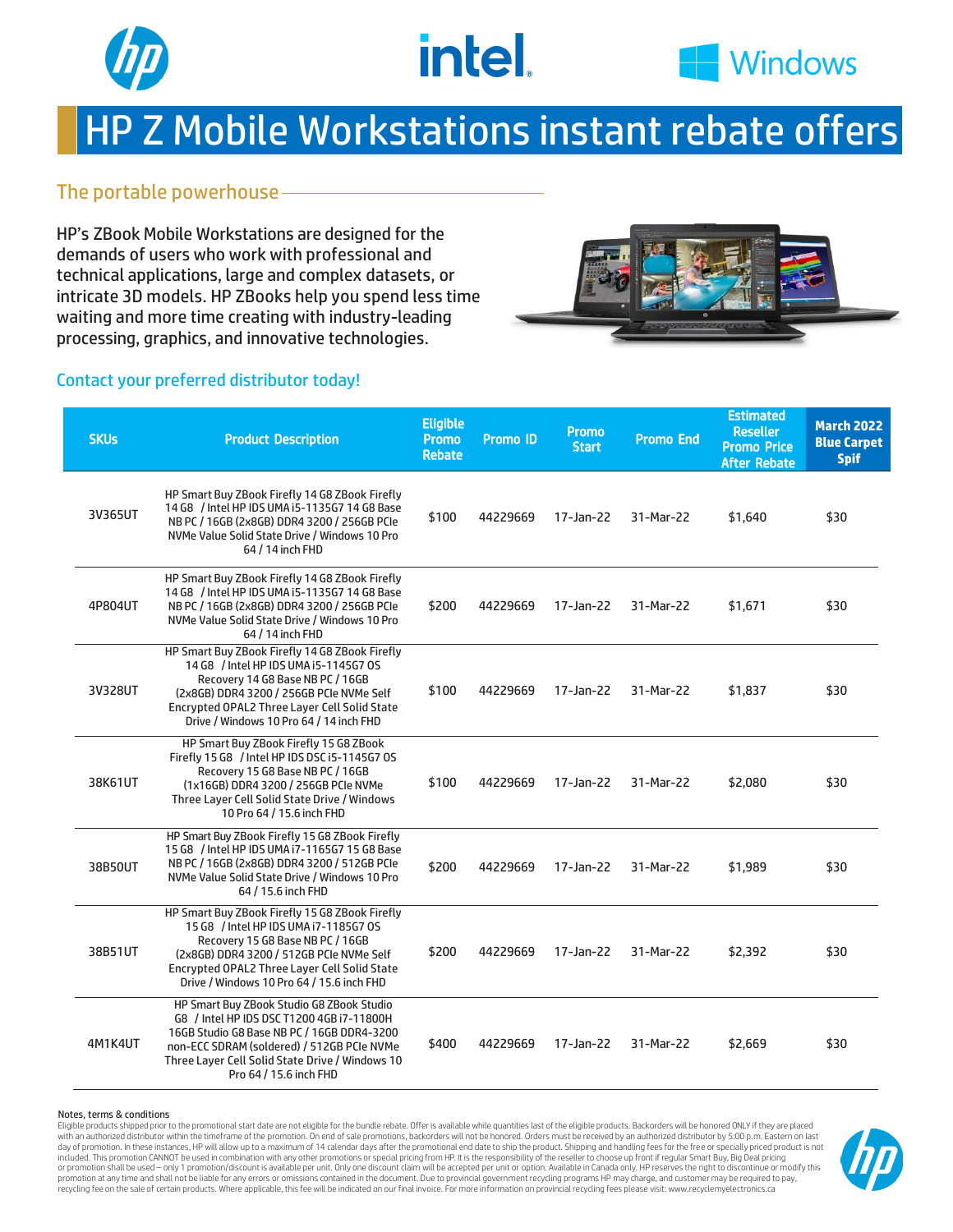



### HP Care Pack instant rebate offers

#### Support you can count on

Hardware Support Onsite Service provides remote assistance and onsite support for your covered hardware, helping you to improve product uptime. You have the flexibility to choose between multiple service-level options featuring several onsite response and coverage window combinations in various durations to address specific needs.



#### Contact your preferred distributor today!

| <b>SKUs</b>   | <b>Product Description</b>                                          | <b>Eligible</b><br><b>Promo</b><br><b>Rebate</b> | <b>Promo ID</b> | <b>Promo</b><br><b>Start</b> | <b>Promo End</b> | <b>Estimated</b><br><b>Reseller</b><br><b>Promo Price</b><br><b>After Rebate</b> | <b>March 2022</b><br><b>Blue Carpet</b><br><b>Spif</b> |
|---------------|---------------------------------------------------------------------|--------------------------------------------------|-----------------|------------------------------|------------------|----------------------------------------------------------------------------------|--------------------------------------------------------|
| U22N6E        | HP Active Care / HP 3Y NBD Onsite with<br><b>Active Care NB SVC</b> | \$50                                             | 44088878        | 1-Nov-21                     | 30-Apr-22        | \$124                                                                            | \$10                                                   |
| U18KTE        | HP Active Care / HP 3Y NBD Onsite with<br><b>Active Care NB SVC</b> | \$50                                             | 44088878        | 1-Nov-21                     | 30-Apr-22        | \$150                                                                            | \$10                                                   |
| U18LSE        | HP Active Care / HP 3Y NBD Onsite with<br><b>Active Care NB SVC</b> | \$35                                             | 44088878        | 1-Nov-21                     | 30-Apr-22        | \$120                                                                            | \$10                                                   |
| U09XDE        | HP Active Care / HP 3Y NBD Onsite with<br><b>Active Care NB SVC</b> | \$80                                             | 44088878        | 1-Nov-21                     | 30-Apr-22        | \$193                                                                            | \$10                                                   |
| U02KSE        | HP Active Care / HP 3Y NBD Onsite with<br><b>Active Care NB SVC</b> | \$80                                             | 44088878        | $1-Nov-21$                   | 30-Apr-22        | \$223                                                                            | \$10                                                   |
| U02KTE        | HP Active Care / HP 3Y NBD Onsite with<br><b>Active Care NB SVC</b> | \$35                                             | 44088878        | 1-Nov-21                     | 30-Apr-22        | \$126                                                                            | \$10                                                   |
| U02KRE        | HP Active Care / HP 3Y NBD Onsite with<br><b>Active Care NB SVC</b> | \$35                                             | 44088878        | 1-Nov-21                     | 30-Apr-22        | \$119                                                                            | \$10                                                   |
| <b>U18J2E</b> | HP Active Care / HP 3Y NBD Onsite with<br><b>Active Care NB SVC</b> | \$35                                             | 44088878        | 1-Nov-21                     | 30-Apr-22        | \$113                                                                            | \$10                                                   |
| U18HFE        | HP 5Y NBD Onsite/DMR/Active Care DT SVC                             | \$80                                             | 44088878        | 1-Nov-21                     | 30-Apr-22        | \$183                                                                            | \$10                                                   |
| U5864PE       | HP 1y PW NBD Onsite Desktop HW Supp                                 | \$90                                             | 44088909        | 1-Nov-21                     | 30-Apr-22        | \$63                                                                             | N/A                                                    |
| UB0E3PE       | HP 1y PW NBD Onsite NB HW Supp                                      | \$150                                            | 44088909        | 1-Nov-21                     | 30-Apr-22        | \$149                                                                            | N/A                                                    |
| U4416PE       | HP 1y PW NBD Onsite NB HW Supp                                      | \$130                                            | 44088909        | 1-Nov-21                     | 30-Apr-22        | \$130                                                                            | N/A                                                    |
| UA6H2PE       | HP 1y PW NBD Onsite NB HW Supp                                      | \$115                                            | 44088909        | 1-Nov-21                     | 30-Apr-22        | \$119                                                                            | N/A                                                    |

Notes, terms & conditions

Eligible products shipped prior to the promotional start date are not eligible for the bundle rebate. Offer is available while quantities last of the eligible products. Backorders will be honored ONLY if they are placed with an authorized distributor within the timeframe of the promotion. On end of sale promotions, backorders will not be honored. Orders must be received by an authorized distributor by 5:00 p.m. Eastern on last day of promotion. In these instances, HP will allow up to a maximum of 14 calendar days after the promotional end date to ship the product. Shipping and handling fees for the free or specially priced product is not<br>include or promotion shall be used – only 1 promotion/discount is available per unit. Only one discount claim will be accepted per unit or option. Available in Canada only. HP reserves the right to discontinue or modify this<br>promo recycling fee on the sale of certain products. Where applicable, this fee will be indicated on our final invoice. For more information on provincial recycling fees please visit: www.recyclemyelectronics.ca